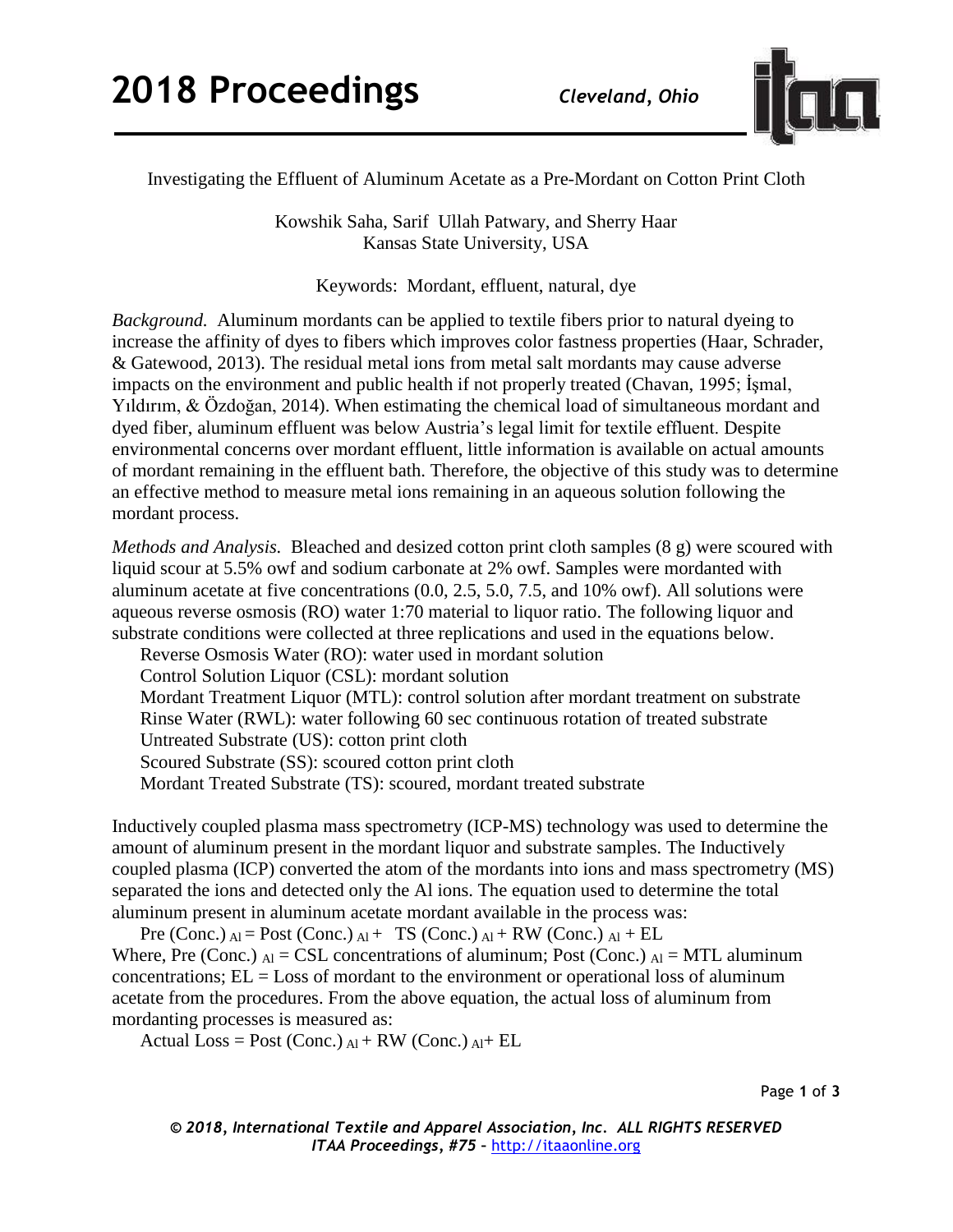*Results and Discussion.* The amount of aluminum absorbed by the cotton print cloth (TS), regardless of mordant concentration, was low (**2.31 -5.16%)** compared to the amount of aluminum  $(158.9 - 36.6 \text{ mg})$  in the control solution (CSL). The aluminum absorbency was most efficient at the lowest (2.5%) concentration at 5.16%. Most of the aluminum (**92.3-96.4%**) remained in the mordant treated liquor solution (MTL) across all concentrations.

Table 1

*Amount of aluminum across mordanting conditions for cotton print cloth to determine actual loss of aluminum.*

|         | Amount of mean Al (mg) |            |               |            |            |      |        |
|---------|------------------------|------------|---------------|------------|------------|------|--------|
| $(\% )$ |                        |            | <b>MTL</b>    |            |            |      | Actual |
| owf     | US, SS, RO             | <b>CSL</b> | (%)           | <b>RWL</b> | <b>TS</b>  | EL   | Loss   |
| 2.5     | $US = 0.40$            | 36.64      | 33.82(92.3)   | 0.15       | 1.90(5.16) | 0.77 | 34.74  |
| 5.0     | $SS = 0.63$            | 81.08      | 74.65(92.1)   | 2.24       | 2.21(2.73) | 1.98 | 78.78  |
| 7.5     | $RO = 3.47$            | 118.09     | 113.78 (96.4) | 1.20       | 3.08(2.61) | 0.03 | 115.01 |
| 10.0    | Total = $4.50$         | 158.90     | 145.88 (91.8) | 1.58       | 3.67(2.31) | 7.77 | 155.23 |

*Note*. The sum amount of Al found in untreated, scoured fabrics (SS) and RO water were subtracted from the calculation of control (CSL), mordant treated solution liquor (MTL). The amount found in RO water was subtracted from the rinse solution (RWL).

The results of this study suggest that the aluminum acetate mordant treatment bath for cotton print cloth retains most of the metals while the fabric absorbs comparatively small amounts. If such effluent is released without filtering it may negatively impact certain environments. For example, the acidity of aluminum acetate could harm aquatic species requiring low pH for survival (Taghizadeh, Imanpoor, Hosseinzadeh & Azarin, 2013). There is also economic loss from wasted mordant. On the other hand, reuse of the mordant bath is supported which can reduce the overall amount of water usage and amount of mordant left in the final effluent. However, further research is required to measure aluminum in reuse conditions.

While the ICP-MS technology was efficient at determining aluminum, it was unable to measure acetate. In addition, such technology is expensive and may not be readily available for industry use. Thus, other technologies should be sought to measure both elements.

In conclusion, this study is one of the first to report actual amount of aluminum remaining in the mordant solution following treatment of cotton print cloth. It lays the foundation for future research on reuse of mordant solutions and examining chemical effluent of protein fiber mordant conditions.

Page **2** of **3**